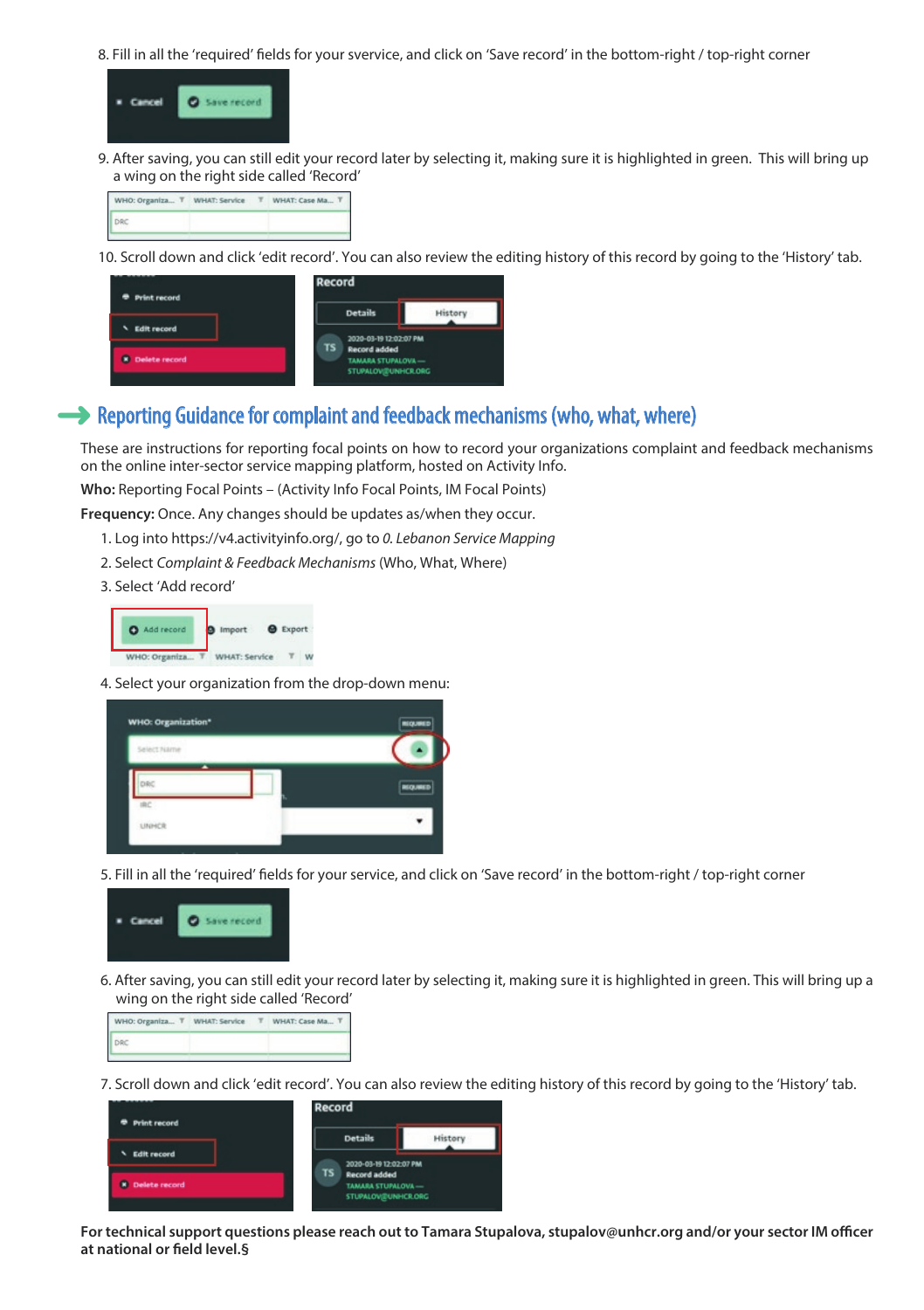# ANNEX 5: Reporting Guidance | Inter-Agency Referral Monitoring

The Inter-Agency Referral Monitoring Platform aims to maintain an overview of referral practices between service providers in Lebanon, and enhance accountability to referrals. It expands, the good practice established by the protection sector, to require all partners under the LCRP to report on the total number of referrals made, to which sectors and their status on a quarterly basis. The referral analysis that will be generated will be complemented by data from the RAIS and RIMS individual referral systems. This will provide a more detailed analysis of referral trends to better understand blockages in assistance and gaps in coverage.

# **Communication Process**

LCRP partners will be requested to report into the Inter-Agency Referral Monitoring platform on a quarterly basis. This request will be made through sector working groups at the field and national levels.

## **→ Reporting Guidance for services and assistance**

These instructions explain how to report on referrals conducted through the online Inter-Agency referral monitoring platform, hosted on Activity Info.

**Who:** Reporting Focal Points – (Activity Info Focal Points, IM Focal Points)

**Reporting Timeline:** Reporting is on a quarterly basis.

| <b>Reporting Period</b>          | <b>Reporting Deadline</b> | <b>Reporting Period</b>                                                                            |
|----------------------------------|---------------------------|----------------------------------------------------------------------------------------------------|
| January, February, March (Q1)    | April 15, 2020            | You will no longer be able to report for<br>the quarter once the reporting deadline<br>has closed. |
| April, May, June (Q2)            | July 15, 2020             |                                                                                                    |
| July, August, September (Q3)     | October 15, 2020          |                                                                                                    |
| October, November, December (O4) | January 15, 2021          |                                                                                                    |

### **Reporting Requirements:**

You will report on the final status of the referrals made at the end of the three month reporting period. There are 4 reporting categories in line with the Minimum Standards on Referral;

| No Feedback Received         | Referral sent, receiving agency has not confirmed receipt of referral                                                                                                                                                                            |  |
|------------------------------|--------------------------------------------------------------------------------------------------------------------------------------------------------------------------------------------------------------------------------------------------|--|
| Referral Acknowledged        | Receiving agency confirmed receipt of the referral                                                                                                                                                                                               |  |
| Referral Accepted            | Receiving agency provided feedback that the referral is accepted and a service<br>will be provided                                                                                                                                               |  |
| <b>Referral Not Accepted</b> | Receiving agency provided feedback that they cannot accept the referral<br>(assessment may have been conducted but the individual/household does not<br>meet criteria, NGO is at maximum capacity, lost contact with individual/house-<br>holds) |  |

- **The number of referrals made is reported not the number of cases.** This means that if you send two referrals for the same case you will record the two referrals. Example: If you make a referral to agency A, but they were not able to accept the referral, and you send the referral to agency B and they accept the referral. This should be reported as **two separate referrals.** 
	- o Referring agency reports -> 1 referral (to agency A) = Referral Not Accepted

o Referring agency reports -> 1 referral (to agency B) = Referral Accepted

- **A referral can only be reported once per quarter according to the most recent status of the referral at the reporting deadline. This is the 15th of the following month.** 
	- o On 10 March, a referral was made to Agency A, but no feedback has been received by the reporting deadline. The status of the referral will be 'no feedback received'.
	- o On 6 February, a referral was made to Agency A, the referral was acknowledged by the receiving agency on 10 February. On 20 February, the receiving agency confirmed acceptance for the referral. The status of the referral at the reporting deadline would be reported as 'Referral accepted'. It is the most recent status of the referral which will be reported in the database.

### • **Only referrals made in the reporting period should be recorded.**

- o A referral made on 31st March should be recorded in quarter 1 on April 15th.
- o A referral made on 2nd April, should be recorded in quarter 2, on July 15.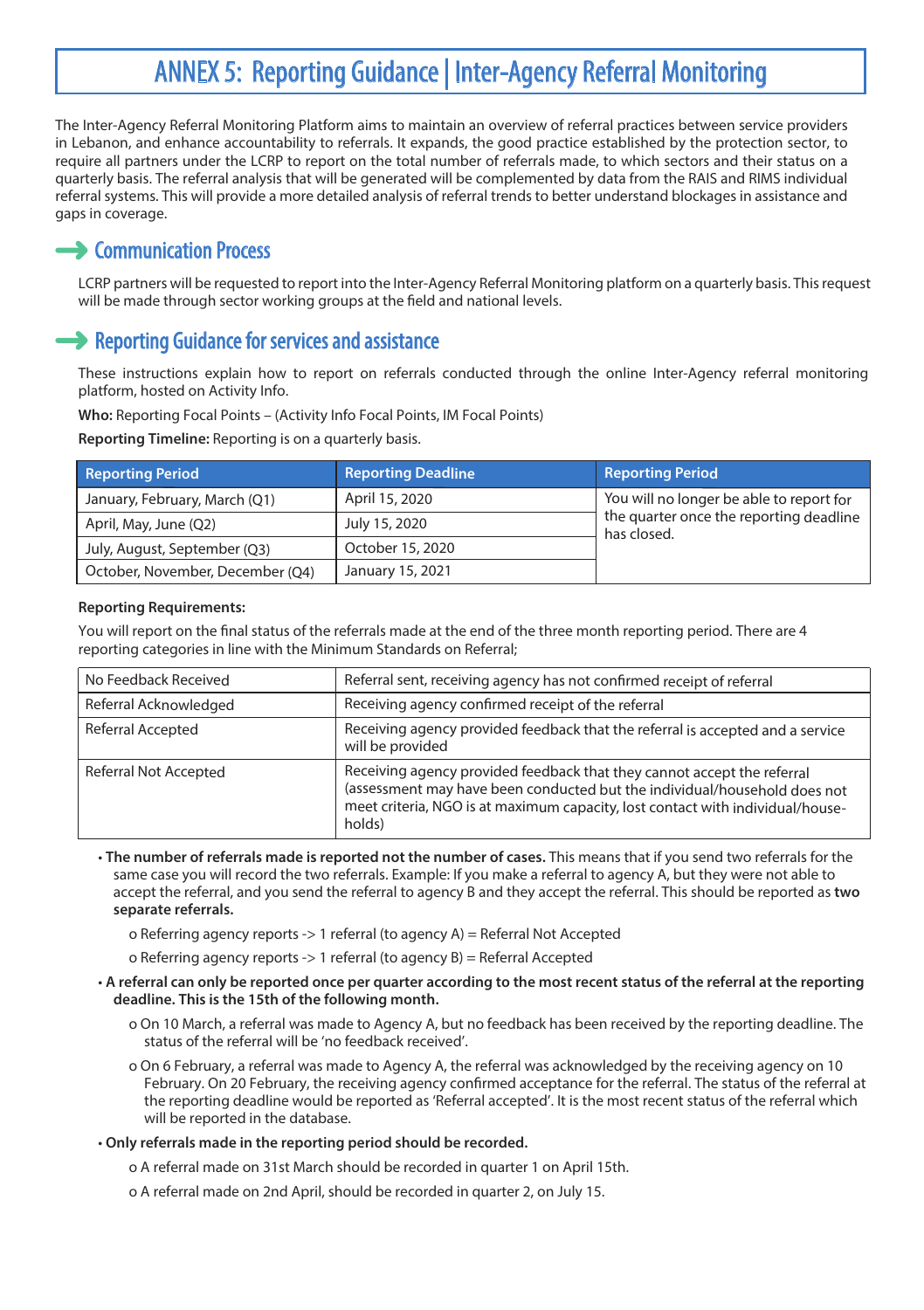#### **Reporting Steps:**

1. Log into https://v4.activityinfo.org/, go to the database *LCRP 2020 Sectors Reporting* 

2 Select *16-Inter-Agency Referrals*, and click again on *'Inter-Agency Referrals'*

| ALBR 2022 MCTONS BEFORTING<br><b>O.LCRP 2020 Sectors Reporting</b><br>on an una comp |  |
|--------------------------------------------------------------------------------------|--|
|                                                                                      |  |
|                                                                                      |  |
|                                                                                      |  |

#### 3. Select 'Add record'



4. Using the drop-down menus select your organisation, the governorate you are reporting on, and the reporting period. You are reporting on referrals made in the last three months. You will need to select the month you are reporting in which represents the previous quarter (ie. Q1 you will select April, Q2 you will select July).

You will need to fill a new form for each governorate.

- 5. Click on the sector you want to report referrals to. Enter the total number of referrals made to this sector within the governorate in the past 3 months.
- 6.Dissagregate the total number of referrals made by their status at the end of the reporting period. (31 March for Q1). There are 4 types of referral status;
	- No Feedback Received
	- Referral Acknowledged
	- Referral Accepted
	- Referral Not Accepted
- You should verify the numbers are correct: "Total referrals to Shelter" should be the sum total of the breakdown you have provided under distinct status categories, i.e. 'No feedback received' + 'Referral acknowledged' + 'Referral accepted' + 'Referral not accepted' = 'Protection: Total referrals'.
- 7. Once complete for all sectors within the specific governorate, click 'Save record' Repeat this process for the other governorates.



8. Once saved, you can amend any record you make by clicking your input, which will open up a menu on the right hand side. Scroll down and select 'edit record'. You can also click on any record, to track who has edited this record and when, under the 'history' tab.